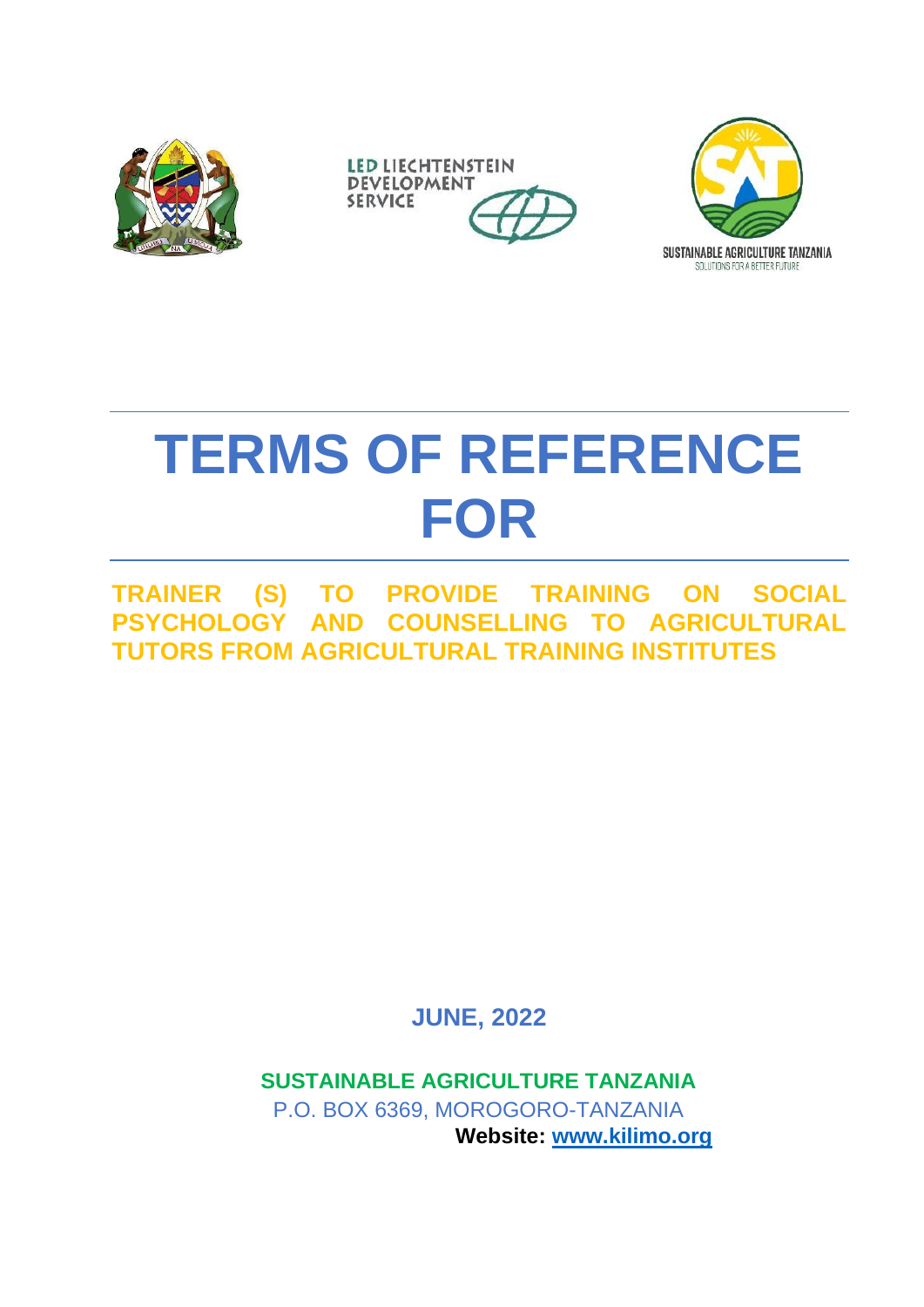### **1.0. Overview**

Sustainable Agriculture Tanzania (SAT) is seeking to hire a Trainer(s) to conduct a Social Psychology and counselling training for agricultural tutors from 29 Agricultural Training Institutes. The trainer (s) is free to propose the methodologies and tools that will be used in the training. These Terms of Reference (ToR) serve as a request for proposals from individual consultants/firms interested in conducting this training.

# **2.0. About Sustainable Agriculture Tanzania (SAT)**

SAT is a local organization that was registered in June 2011 and complying with the NGOs Act 2002 as amended in 2019 with registration number 00NGO/R/833, SAT's vision is that "the majority of farmers are using acknowledged agroecological methods to improve their livelihoods, conserve the environment, and reduce pressure on natural resources". SAT collaborates with other stakeholders including farmers, Ministry of Agriculture (MoA), universities, organizations, companies and government extension officers to be involved in activities that are carried out by SAT. This holistic approach establishes an Innovation Platform, where dissemination, research, application and marketing and networking build the main pillars. SAT headquarters are in Morogoro with branch offices in 4 regions and operates all over Tanzania. SAT runs its operations through a number of donor-funded projects and the CISTI project is one of them.

# **3.0. About CISTI project**

SAT in collaboration with the Division of Training, Extension Services and Research (DTER) of the Ministry of Agriculture and with the support of LED started implementing the CISTI project in 2019 with the major aim of supporting the production of competent technical personnel who work effectively to meet the demand of Tanzania's agriculture sector, increasing climate resilience and strengthening livelihoods of smallholder farmers, thus alleviating poverty and food insecurity for sustainable development.

# **4.0. Objective of the assignment**

The objective of this assignment is for agricultural tutors to improve their skills, knowledge, and confidence in provision of psychology and counselling to students. The tutors will be capacitated in social and educational psychology as well as counselling to be able to support students in areas of learning, participation, dealing with academic and social challenges, mental health and overall academic performance to be able to improve according to expectations.

#### **5.0 Expected outcomes of the training.**

At the end of the training, we expect that the trainees will be able to:

- Explain the concept of psychology and counselling;
- Provide basic psychology and counselling to students;
- Explain the concept of intellectual development;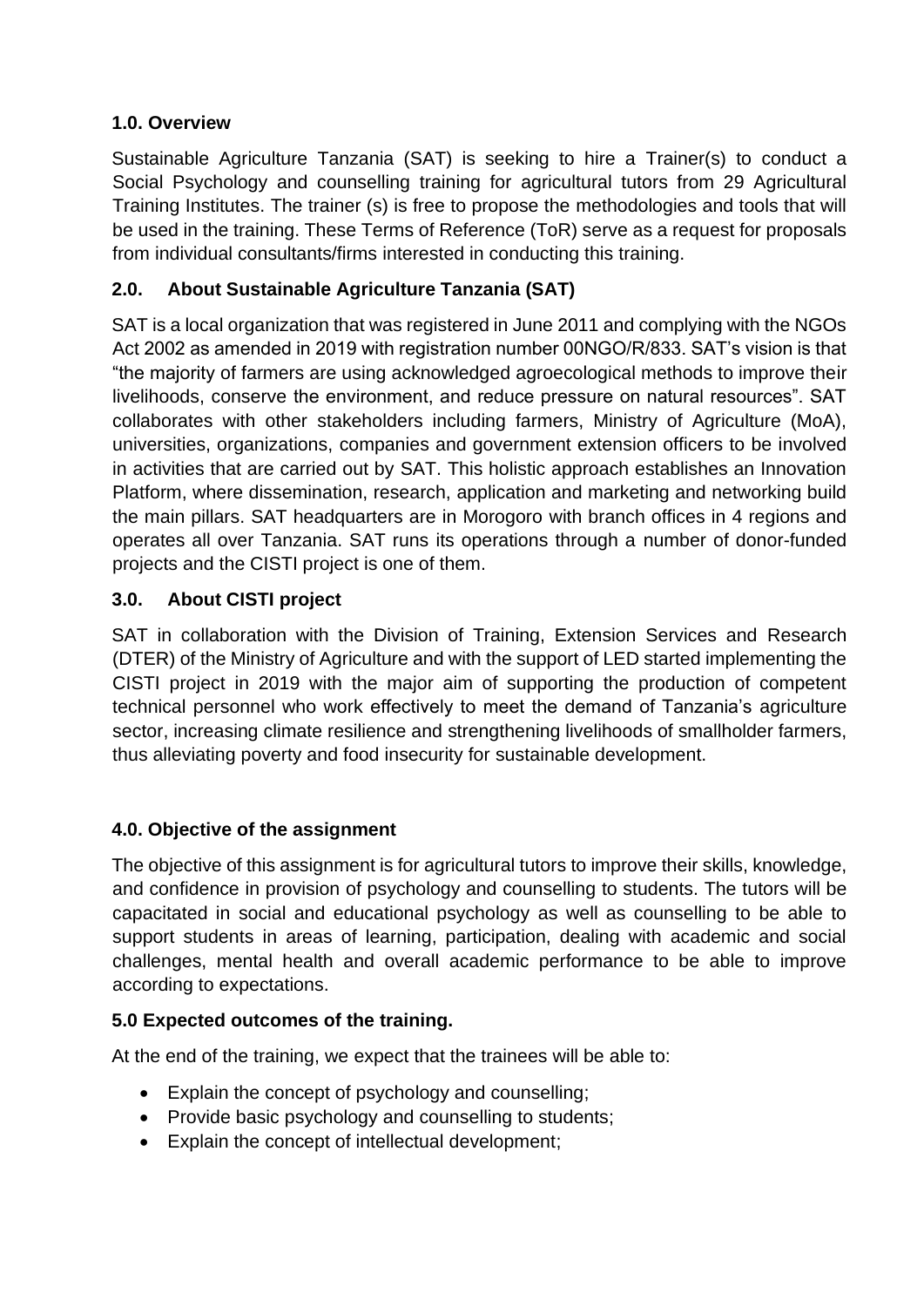- Explain the concept of how learning occurs and to use acquired knowledge and skills to support students in their academic career;
- Understand the concept of psychological disorders especially those that would interfere with students' academic outcomes and relationship with colleagues and tutors;
- Recognise with anxiety, anger, self-esteem, and social anxiety problems and provide advise accordingly and
- Develop their unique counseling framework for handling abuse of any forms, providing psychology and counselling to students and staff.

# **6.0. Methodology**

The trainer (s) is free to propose the methodology and tools that will be used in the training. These Terms of Reference (ToR) serve as a request for proposals from individual consultants/firms interested in conducting this training.

# **7.0. Expected deliverables**

The following deliverables are expected from the facilitator/trainer.

- i. Technical proposal indicating the detailed training methodologies, training contents, sources, three-days training program and training materials will be discussed and approved by SAT team before training starts.
- ii. Carry out face-to-face training to trainees for 3 days
- iii. Comprehensive training report of the training assignment
- iv. Deliver notes which may be shared in soft or hard copy materials
- v. An electronic copy of all training materials and contents including presentations, videos and other resource of relevant materials on social psychology and counselling.

#### **Note:**

*The training report will be produced after one week from the date of the training closure. Training notes and other resource materials should be provided during or at the end of the training.*

#### **8.0. Time span of the training**

This training is expected to be carried out for a period of 3 days (from  $18<sup>th</sup>$  to  $20<sup>th</sup>$  July 2022).

#### **9.0. Profile/consultancy requirements**

• Master's degree in psychology or social work with demonstrated strong experience in social work/counselling or another related field which is in line with the training objective and scope of the assignment (item 4.0 and 5.0 or any relevant field)**;**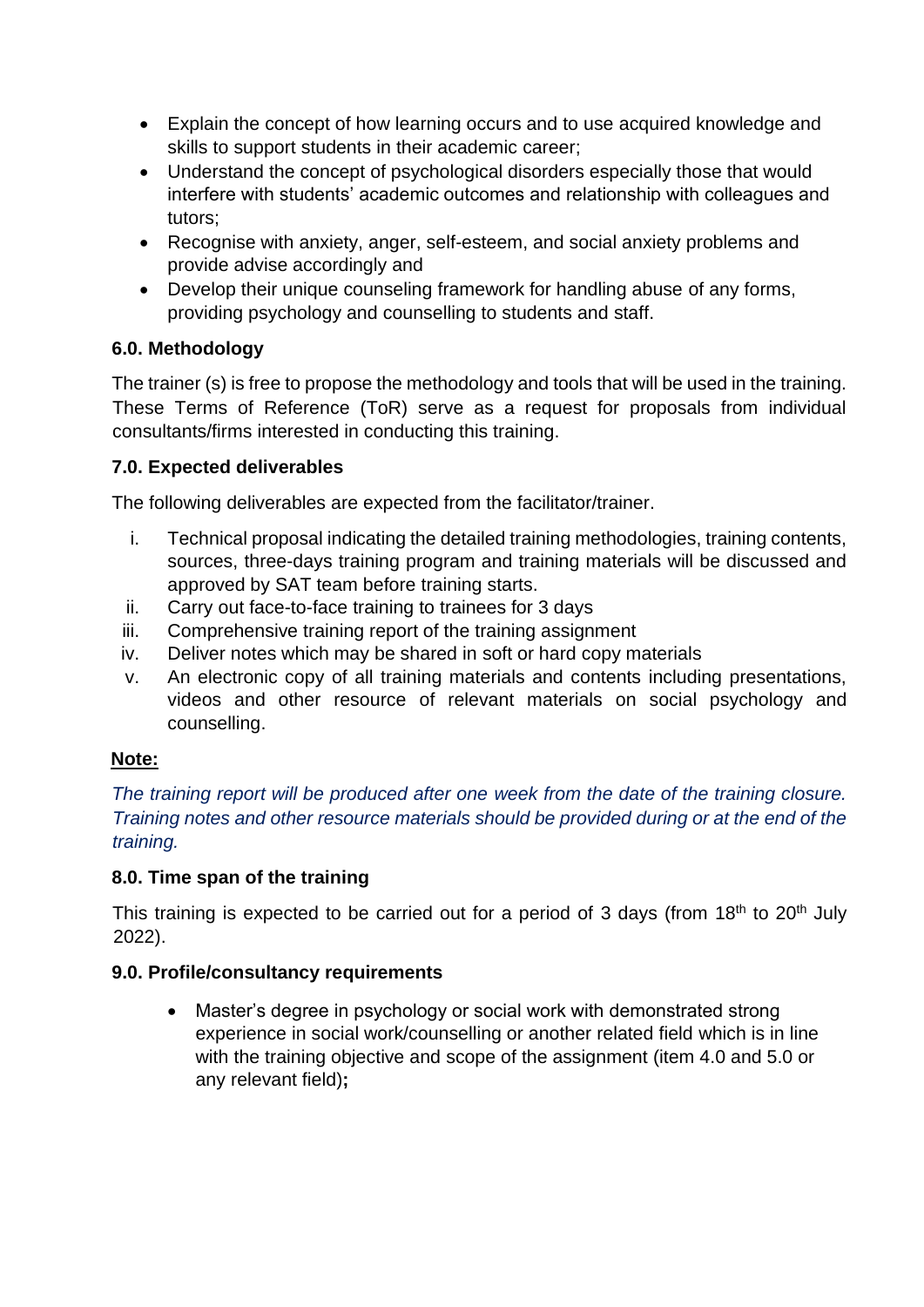- Demonstrated experience and proven records in undertaking similar assignments;
- Minimum 7 years' experience as a psychological counsellor, social worker, and educational psychologist in a variety of cases
- Have experience in the field of facilitation of training and especially social psychology and counselling;
- Excellent analytical, interpersonal, communication, reporting and facilitation skills, including in multi-cultural settings;
- Evidence of having undertaken similar assignments, at least 3 references of clients;
- Awareness of cultural and social context of non-majority and working with vulnerable groups will be considered an advantage and
- Proficiency in adult-learning principles.

# **10.0 Proposed modality of payment**

Upon signing of the contract before the start of the assignment, a first instalment of 50% of the agreed sum amount will be paid. and then 50% after finishing the entire assignment and handing over the reports for the assignment.

# **11.0. Points for consideration in evaluating expression of interests**

- Demonstration of clear understanding of the scope of the assignment
- Demonstration of the trainer's expertise, capacity and capability to undertake the assignment
- Clear budget cost for the entire assignment
- Evidence of past similar works done through samples and references
- Demonstration of innovative approaches/methodologies of undertaking the assignment
- Timely submission of the Expression of Interest (EOI)
- Clear proposed plan/timetable of the assignment

# **NB**

# *No phone calls or in-person applications will be accepted, so there is no need to follow up*

# **13.0. Application and Documentation**

Interested qualified trainers are invited to submit their applications. Trainers who meet the requirements should submit the following; application letter (EOI), Curriculum Vitae, conceptual inception report showing how you intend to achieve the stated objectives, previous experience (sample work and references), proposed five days training program and budget for undertaking the assignment. Please send your application electronically via consultancy@kilimo.org by **29th June 2022** with the subject line of email **Social**